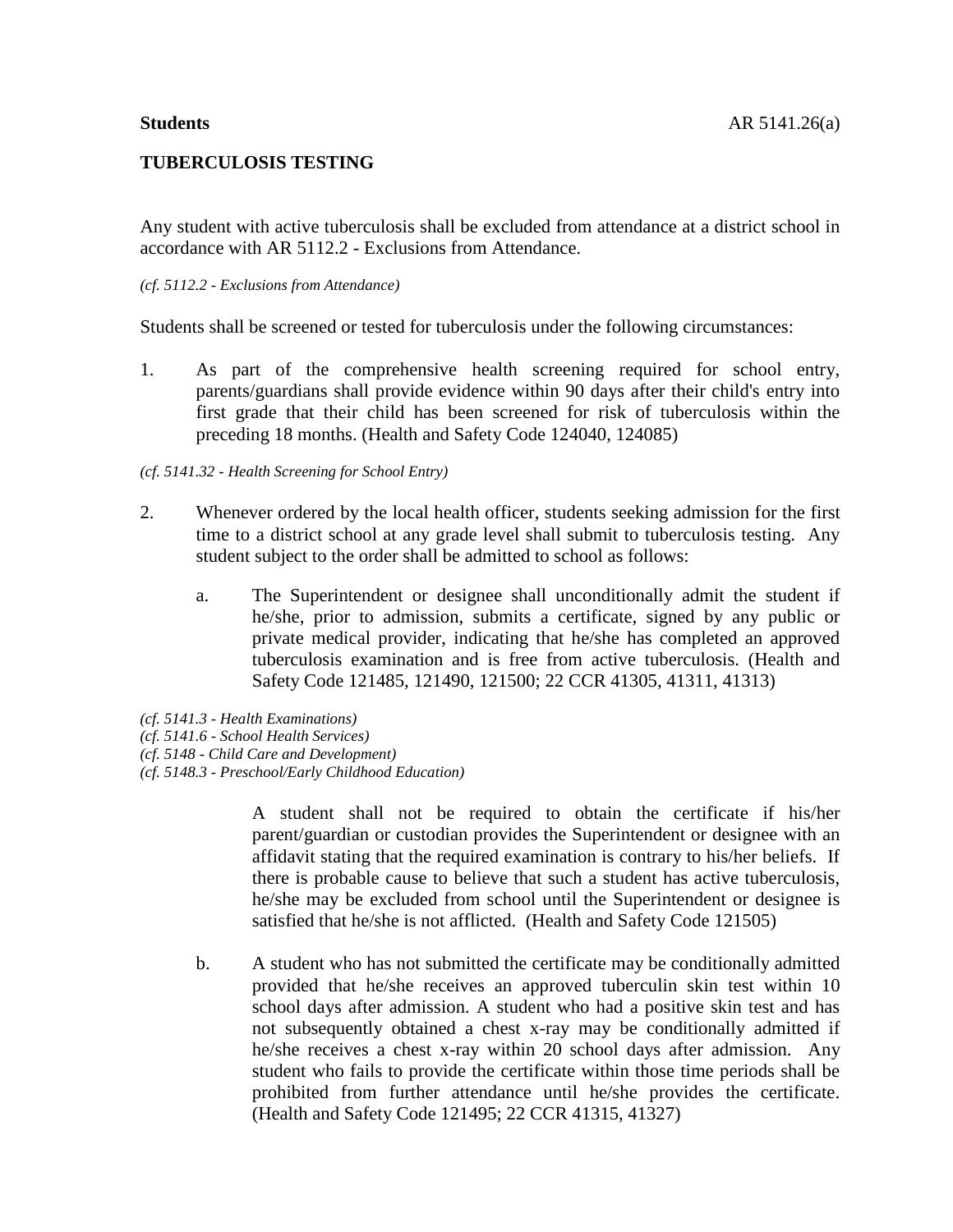## **TUBERCULOSIS TESTING** (continued)

- c. Whenever the local health officer so orders, a student may be required to complete an additional examination and provide another certificate indicating that he/she is free of communicable tuberculosis. (Health and Safety Code 121485)
- d. At the discretion of the local health officer, the district may admit a student without a certificate if he/she is undergoing or has already undergone preventive treatment for tuberculosis infection or treatment for tuberculosis disease. (22 CCR 41319)
- 3. Whenever the Superintendent or designee suspects that a student who has not been examined for tuberculosis either has the disease or has been exposed, he/she shall immediately report by telephone to the local health officer. When required by the local health officer, the district shall exclude the student from school until he/she is certified to be free of communicable tuberculosis. (22 CCR 41329)

The Superintendent or designee shall maintain a record of any student's tuberculosis examination as part of the student's mandatory permanent student record. (22 CCR 41323)

#### *(cf. 5125 - Student Records)*

The Superintendent or designee shall annually file a report with the local health department on the results of tuberculosis examinations for all individuals required to complete such examinations in accordance with item #2 above, including, but not necessarily limited to, the number of individuals unconditionally and conditionally admitted and the number of individuals exempted on the basis of their personal beliefs. (22 CCR 41325)

All district staff shall receive information on how tuberculosis is spread and how it can be prevented and treated.

*(cf. 4112.4/4212.4/4312.4 - Health Examinations) (cf. 4119.43/4219.43/4319.43 - Universal Precautions) (cf. 4131 - Staff Development) (cf. 4231 - Staff Development) (cf. 4331 - Staff Development) (cf. 5141.22 - Infectious Diseases)*

*Legal Reference: (see next page)*